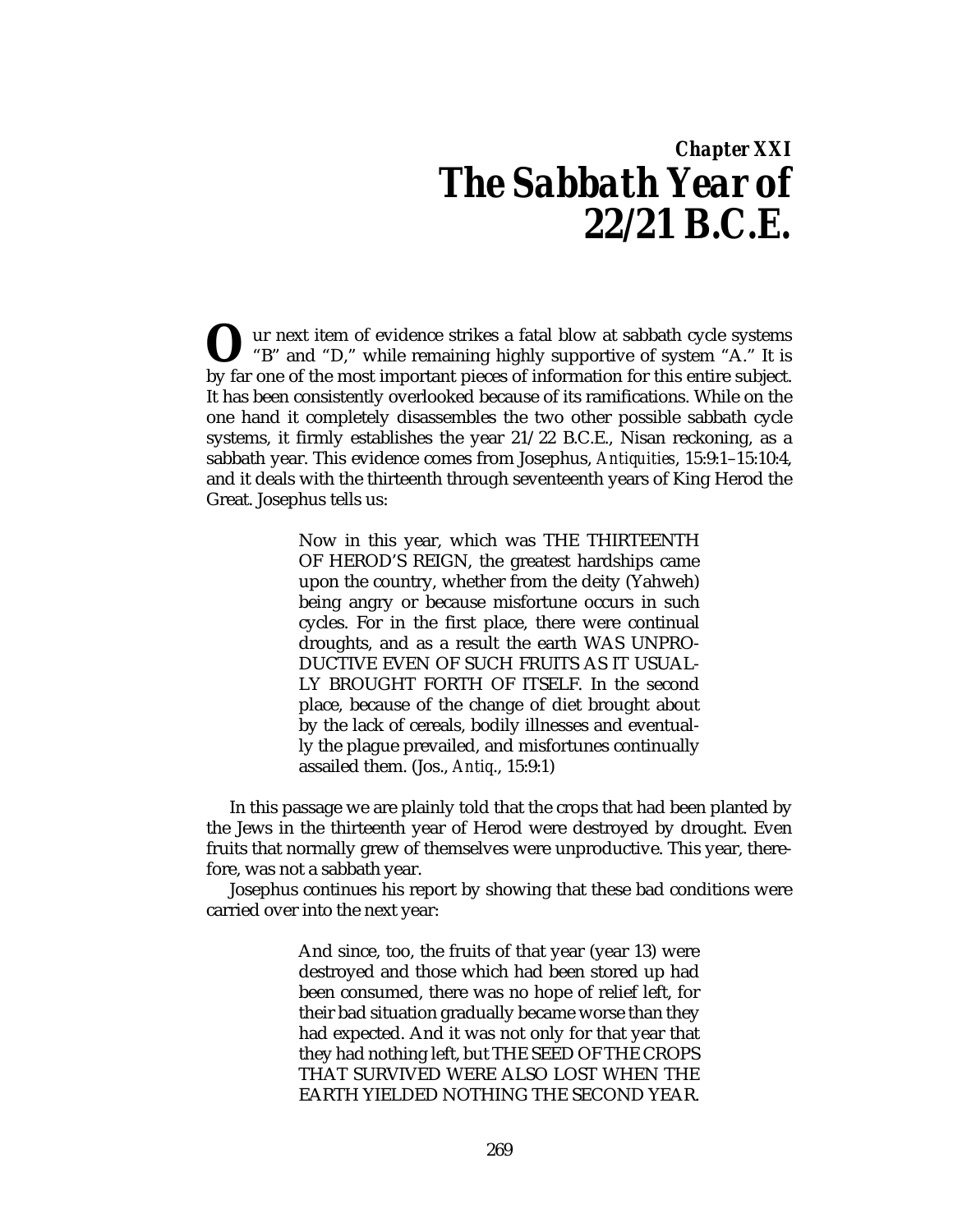So their necessity made them find many new ways of sustaining themselves. (Jos., *Antiq*., 15:9:1)

This statement again confirms that there was a crop failure in "Year 13" of Herod, for not only were the fruits of that year destroyed but also the things stored up were consumed.

This passage adds that there was a crop failure the next year, i.e. "Year 14" of Herod, "when the earth yielded nothing the second year" as well. Therefore, "Year 14" of Herod could not be a sabbath year because the Jews were again planting crops and trying to produce a harvest.

The story continues with the observation that King Herod was in no better shape than the rest of the Jews, "for he was deprived of the revenue which he received from the (products of the) earth, and had used up his money in the lavish reconstruction of cities."1 Further, the neighboring peoples could not offer help by selling the Jews grain because they had "suffered no less themselves" and Herod did not have the money to buy the grain anyway.<sup>2</sup>

Herod, in order to obtain grain, cut up into coinage all the ornaments of gold and silver in his palace and bought grain from Egypt. Herod then distributed the grain to his people:

> . . . to those who were able to provide food for themselves BY THEIR OWN LABOR he distributed grain in very exact proportions. Then, since there were many who because of old age or some other attendant infirmity were unable to prepare the grain for themselves, he provided for them by putting bakers to work and furnishing them food already prepared. He also took care that they should GO THROUGH THE WINTER without danger (to health). (Jos., *Antiq*., 15:9:2)

The first thing we notice is that during this year (the fourteenth of Herod) it was permissible for the Jews who were able to "provide food for themselves," and to do so "by their own labor." Since the subject is the distribution of grain, we have here yet another proof that crops were being sown and harvested during this year.

Next, Herod made preparations for enduring the winter. That the crops failed in the first place shows that we have passed by the spring and summer harvest. Our story has now brought us to the throes of winter in the fourteenth year of Herod, which began in the middle of Marheshuan (Oct./Nov.).

But Josephus does not stop here. His next words are vitally important for our study of the sabbath year cycle. He writes:

> And when these things had been provided for his subjects, he also applied himself to aiding the

<sup>—————––––––––—————</sup> 1 Jos., *Antiq.*, 15:9:1.

<sup>2</sup> Jos., *Antiq.*, 15:9:2.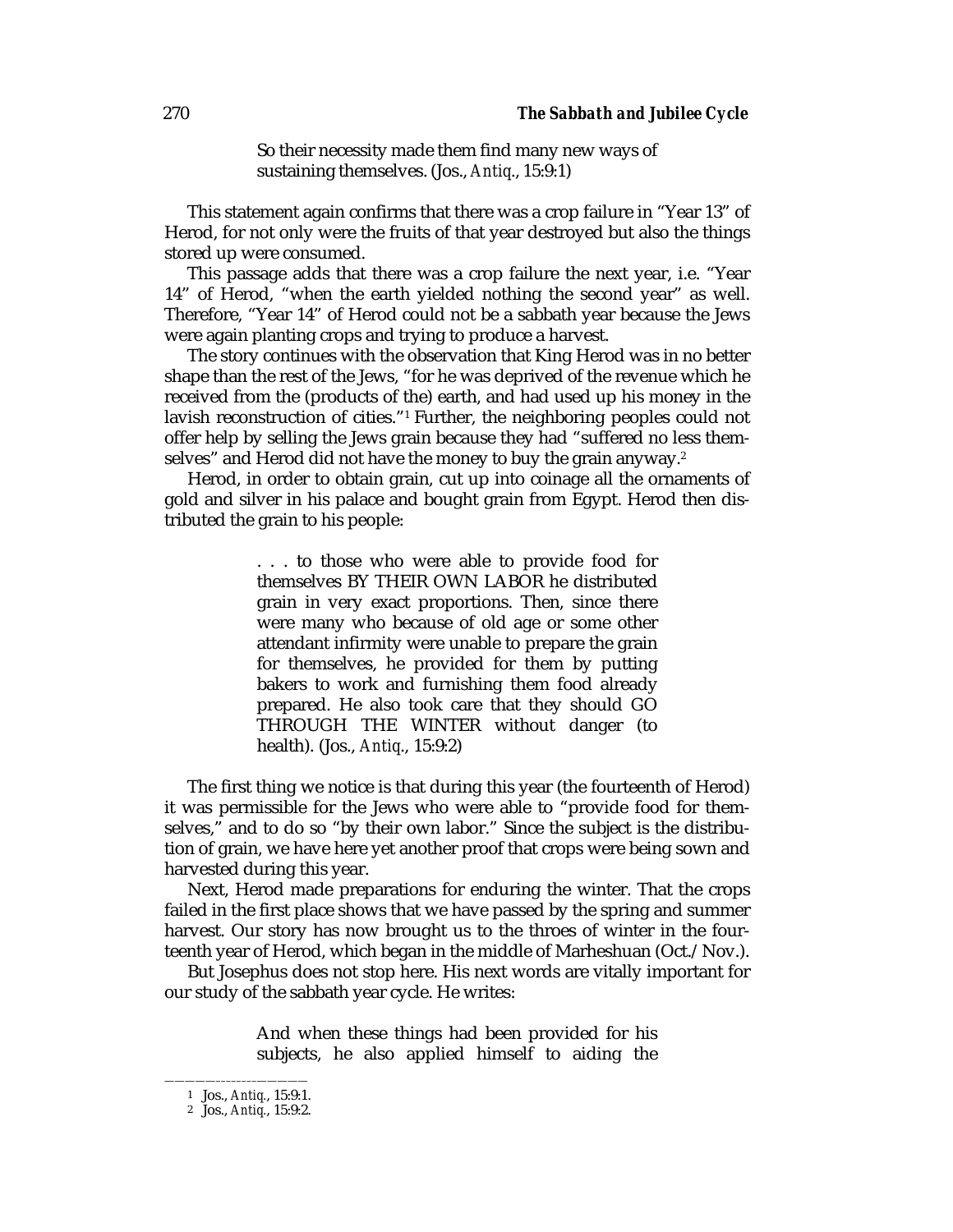neighboring cities, and gave seeds to the inhabitants of Syria. And this brought him not a little profit, for his generosity was so well timed as to bring a good harvest, SO THAT ENOUGH FOOD WAS PRO-DUCED FOR THEM ALL. IN SUM, WHEN THE TIME DREW NEAR FOR HARVESTING THE LAND, HE SENT INTO THE COUNTRY NO FEW-ER THAN 50,000 MEN, WHO HE HIMSELF FED AND CARED FOR, AND IN THIS WAY, WHEN HE HAD HELPED HIS DAMAGED REALM RE-COVER BY HIS UNFAILING MUNIFICENCE AND ZEAL, he also did not a little to relieve the neighboring peoples, who were in the same difficulties. (Jos., *Antiq.*, 15:9:2)

In this passage Herod has already provided for the winter provisions of his own people before he attempts to come to the assistance of the neighboring lands. Since Herod had already made provisions for the winter, the grain that he was providing to the Syrians had to be for the winter and late planting (i.e. from Dec. through March).

The "good harvest" mentioned by Josephus as following upon Herod's generosity to the neighboring countries refers to the harvest of both the Jews and their neighbors. Therefore, it is a reference to the next spring harvest of May and June. As a result, we have now come to the harvest of Herod's fifteenth year!

Since we are now in Herod's fifteenth year, it is all important for our study to notice that during this harvest period Herod sent "into the country (of Judaea) no fewer than 50,000 men" to help in the harvest, and that this assistance "helped his damaged realm recover." In short, Herod's fifteenth year, like his thirteenth and fourteenth, could not be a sabbath year because the Jews were harvesting crops! This fact proves that the thirteenth, fourteenth, and fifteenth years of Herod were not sabbath years.

No information is provided by Josephus for Herod's sixteenth year that would indicate whether or not it was a sabbath. Nevertheless, this fact is in itself noteworthy since there is nothing that stands against this possibility and according to system "A," Herod's sixteenth year was a sabbath. Yet Josephus does give us evidence for Herod's seventeenth year. Josephus writes that "after Herod had completed the seventeenth year of his reign, Caesar came to Syria."3 Josephus follows this statement with a discussion of Caesar's visit with Herod, i.e. in Herod's early eighteenth year.<sup>4</sup> He then adds:

> It was at this time also that Herod remitted to the people of his kingdom a third part of their taxes, under the pretext of letting them recover from a period of LACK OF CROPS, but really for the more important

<sup>—–––––––—————————</sup> 3 Jos., *Antiq.*, 15:10:3

<sup>4</sup> Jos., *Antiq.*, 15:10:3–4, 15:11:1.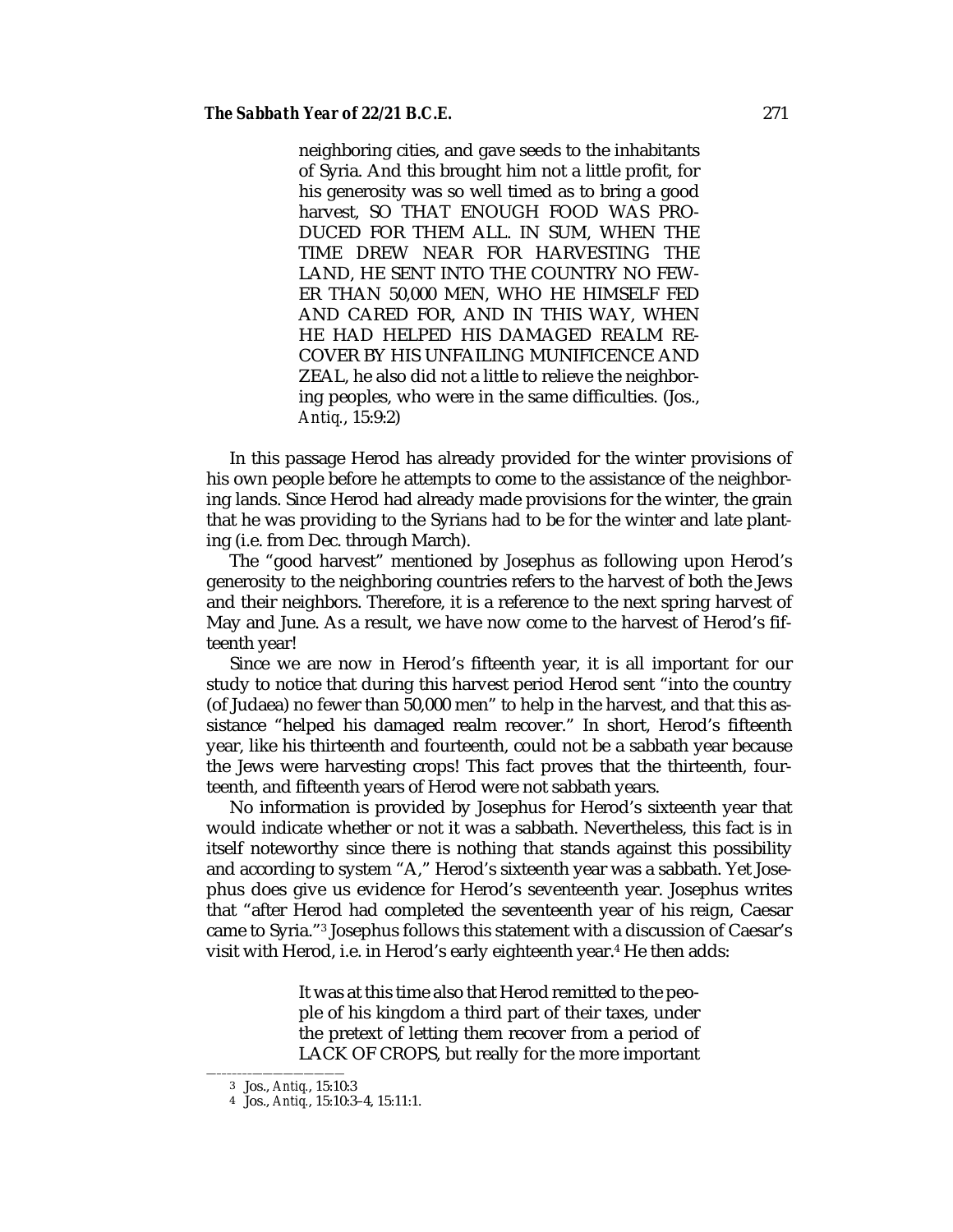purpose of getting back the goodwill of those who were disaffected. (Jos., *Antiq*., 15:10:4)

Tax collection was normally carried out in the seventh month of the year, Tishri, when the harvest was gathered in and people could afford to pay their taxes. But the crops for that period were planted in the last half of the previous year (i.e. beginning in December). The report given by Josephus demonstrates that crops had been planted but that once again there had been a bad harvest. This data shows that the Jews were sowing crops in the seventeenth year of Herod, proving that "Year 17" was not a sabbath year.

## **Dating the Thirteenth through Seventeenth Years of Herod**

As we have already demonstrated in our earlier chapters, Herod began his reign at Jerusalem in the year 37/36 B.C.E., Nisan reckoning. This represents his first year as ruler from Jerusalem and the year from which events in his reign were numbered.

• Herod's seventh year was the same year that the battle of Actium was fought (Sept. 2, 31 B.C.E.).5 Therefore, Herod's seventh year was 31/30 B.C.E., Nisan reckoning. This date is in perfect agreement with "Year 1" of Herod being 37/36 B.C.E., Nisan reckoning.

The end of Herod's seventeenth year and the beginning of his eighteenth occurred when Augustus Caesar came to Syria.<sup>6</sup> According to Dio, Caesar arrived in Syria during the spring of the consul year of Marcus Apuleius and Publius Silius (i.e. 20 B.C.E.).7 As a result, Herod's seventeenth year equals 21/20 B.C.E., and his eighteenth year represents 20/19 B.C.E., Nisan reckoning. These dates are also perfectly in tune with Herod's first year as 37/36 B.C.E. and his seventh year as 31/30 B.C.E., Nisan reckoning.

Based upon these firmly established dates for Herod's first, seventh, seventeenth, and eighteenth years, Herod's thirteenth through seventeenth years are easily dated as follows (all use a Nisan reckoning):

> **Year 13** = 25/24 B.C.E., crops planted. **Year 14** = 24/23 B.C.E., crops planted. **Year 15** = 23/22 B.C.E., crops planted. **Year 16** = 22/21 B.C.E., no information.

**Year 17** = 21/20 B.C.E., crops planted.

<sup>—––––––––—————————</sup> 5 Jos., *Antiq.*, 15:5:1–2, *Wars*, 1:19:1–3; cf. Dio, 50:10–51:1.

<sup>6</sup> Jos., *Antiq.*, 15:10:3.

<sup>7</sup> Dio, 54:7.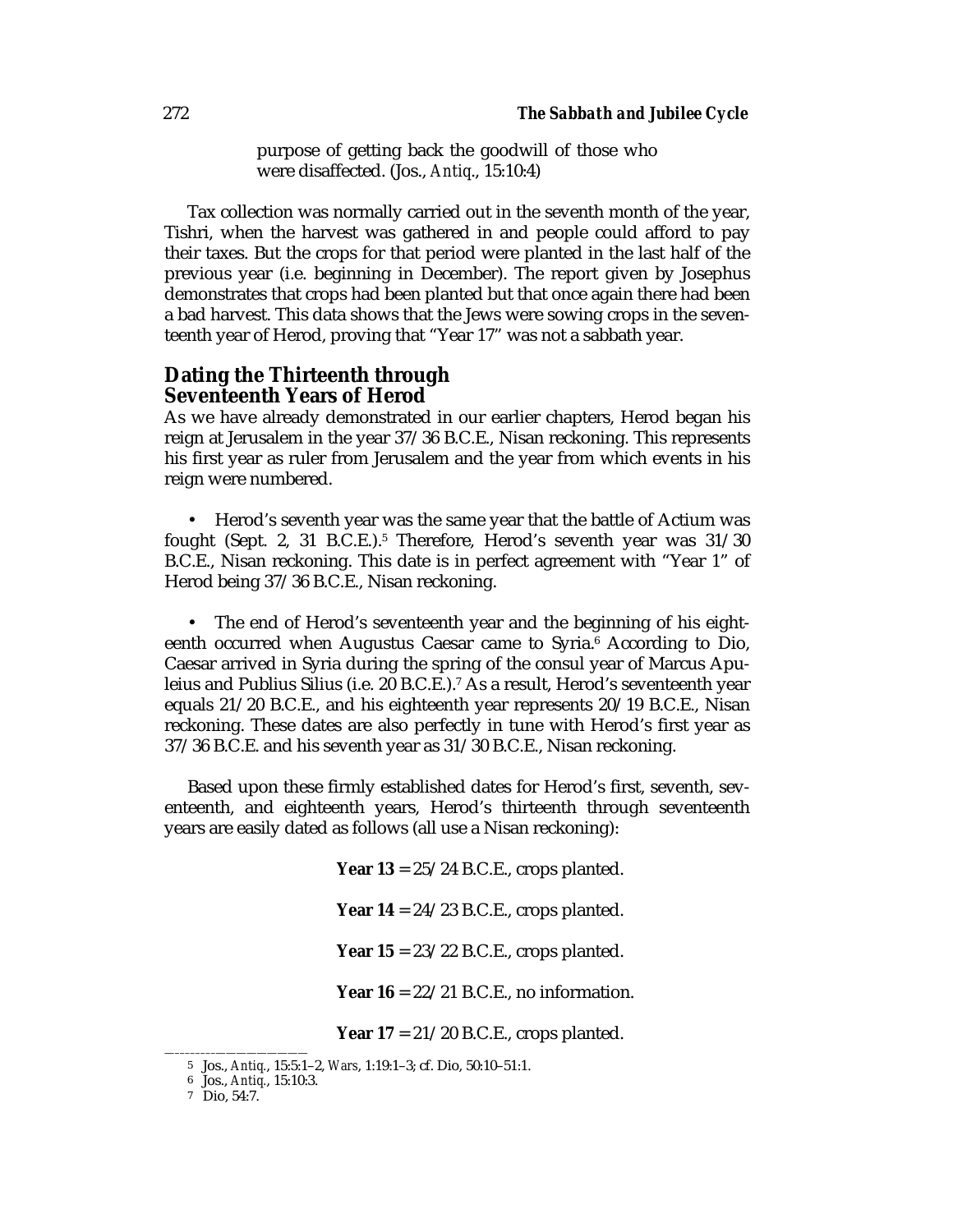### **Comparing Sabbath Cycle Systems**

Our effort now is to compare these above dates with the four possible sabbath cycle systems:

System "B" requires that there is a sabbath year from Tishri (Sept./Oct.) of 24 until Tishri of 23 B.C.E. This date falls within Herod's fourteenth and fifteenth years, when crops were being sown and harvested, and therefore must be eliminated from consideration. It simply will not work.

System "D" requires that there is a sabbath year from Nisan (March/ April) of 23 until Nisan of 22 B.C.E. Since this represents the fifteenth year of Herod, it too must be eliminated.

System "C" requires a sabbath year extending from Tishri, 23 until Tishri, 22 B.C.E. This system may escape the fact that the last mentioned harvest of the fifteenth year of Herod (23/22 B.C.E., Nisan reckoning) is said to be the first harvest after winter (i.e. the spring harvest of May and June), but it fails the test when we compare the fifteenth year of Herod with his second year.

As demonstrated in Chapter XIX, Herod conquered Jerusalem on the tenth of Tebeth, the tenth month of the Hebrew year. System "C" would have the sabbath of that period extend from Tishri of 37 until Tishri of 36 B.C.E. But this arrangement is impossible since after Herod conquered Jerusalem the sabbath year was still "approaching," and therefore was arriving in the spring and not in the fall.

For system "C" to work, Herod would have had to conquer Jerusalem before the first of the Hebrew seventh month, Tishri, in 37 B.C.E. Contrary to this, the siege is described as one of great length, the result of which had made the Roman soldiers "furious."8 Not only had the siege taken six months from the time that the Romans had joined Herod,<sup>9</sup> but the siege works were not built until the summertime.10 Therefore, the earliest that one can date the conquest of Jerusalem—even if we assume that the conquest did not happen after six months but five months and one day—would be on the first day of the Hebrew eighth month, the month of Marheshuan (Oct./Nov.). Since system "C" does not work for the beginning of the second year of Herod, it certainly will not work for the beginning of his sixteenth year either.

System "A," on the other hand, meets every requirement. Not only does it ideally fit the description of a Nisan beginning for the year, fully demonstrated by such things as the oncoming sabbath year after Herod conquered Jerusalem, but its cycle makes the year 22/21 B.C.E., Nisan reckoning, the sixteenth year of Herod, a sabbath year. Therefore, it is not eliminated as a possibility by the events of Herod's thirteenth through seventeenth years; yet it agrees with the cycle established by the records from the fifteenth year of Hezekiah (Chart B). System "A" remains the only viable option.

## **Other Relevant Details**

Most historians accept the fact that Herod conquered Jerusalem within the year 37/36 B.C.E. But some then argue that events mentioned by Josephus,

<sup>——–––––––————————</sup> 8 Jos., *Antiq.*, 14:6:2, *Wars*, 1:18:2.

<sup>9</sup> Jos., *Wars*, 1:18:2, 5:9:4.

<sup>10</sup> Jos., *Antiq.*,14:16:2.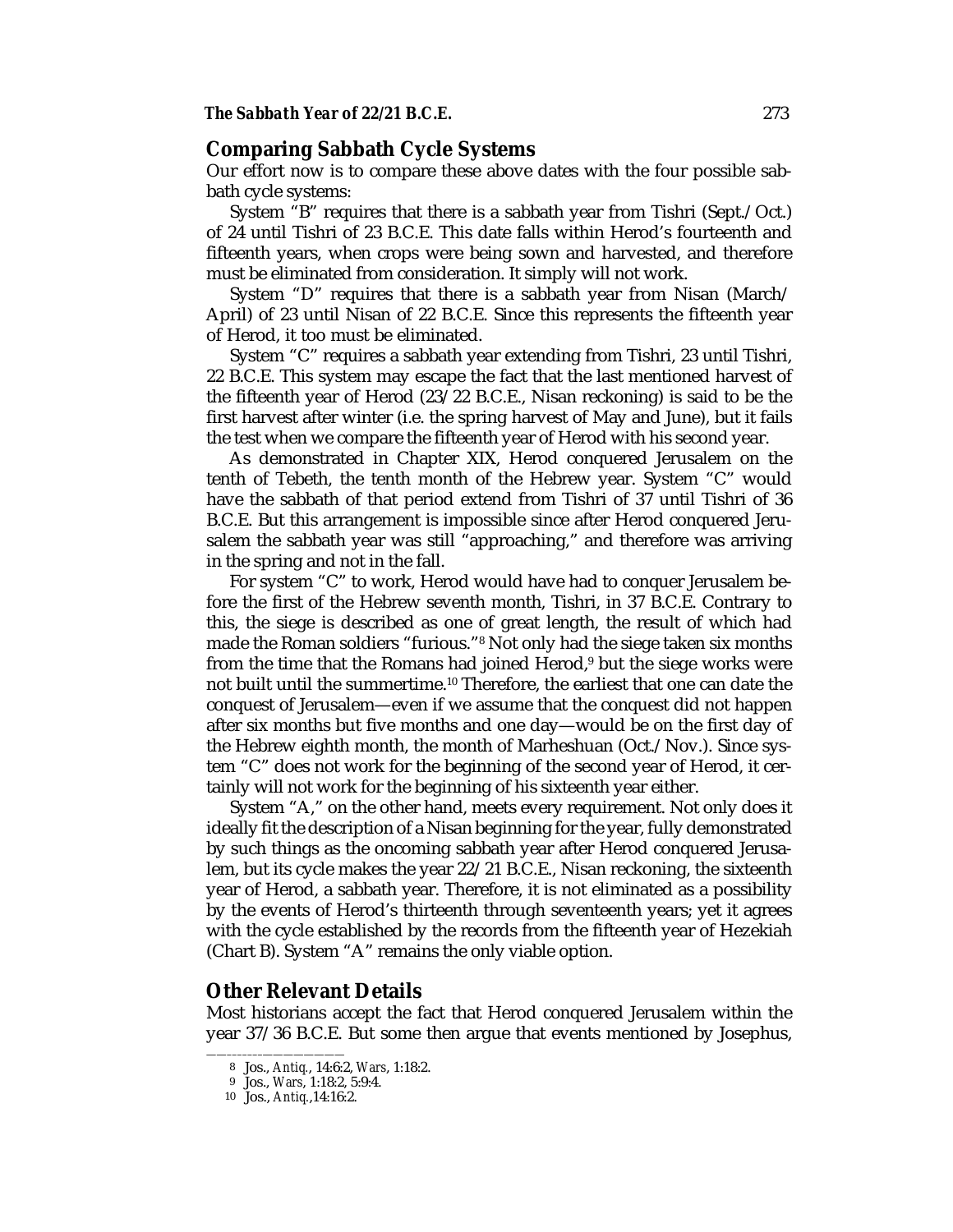which they date to the year 43/42 B.C.E., preclude that year from being a sabbath, which in turn would eliminate the years 36/35 and 22/21 B.C.E. from being sabbaths as well. Supposedly, it was during this year that Herod was placed in charge of an army by Cassius and Murcus, that Antipater collected his own army, and because of the death of Antipater a civil war almost began (all unlikely possibilities during a sabbath year).

In response, the dating of these events to 43/42 B.C.E. is wholly without substance. To begin with, these events occurred in the year that Antipater, the father of Herod, was murdered. Josephus places the story of the death of Herod's father in the year that Cassius was preparing to fight Mark Antony, i.e. the first half of  $42/41$  B.C.E.<sup>11</sup>

The °ορτς (*heorteµ s*, i.e. feast) held "not long afterwards"12 is hypothesized by some to be the Festival of Tabernacles which occurred in October of 43 B.C.E. This conclusion is based solely on the merits that in some of the Rabbinic Hebrew literature the term gjh (*he-hag*; the feast) was used to indicate the Feast of Tabernacles, the festival par excellence.<sup>13</sup>

This conclusion is discredited by the fact that Josephus often refers to the "Feast of Tabernacles" by name.14 In the *Ancient Table of Contents* attached to Josephus' book of *Jewish Antiquities*, we find ενρτή (feast) used by itself as a reference to the Feast of Passover.<sup>15</sup> Further, the Greek term ενοστής (feast) is also used for the Feast of Passover in the New Testament.<sup>16</sup> which is contemporaneous with the time of Josephus. In John, 7:2, the Feast of Tabernacles is called "the Jewish Feast of Tabernacles" and not simply "the feast." Josephus, as another example, tells us of "the celebration of Pentecost, as it is called, which is a ενορτή (feast)" and "at the ενορτήν (feast), which is called Pentecost."<sup>17</sup> The expression, "the feast," therefore, is an inexact one and can apply to any of the three major festivals practiced by the Jews in the period of Josephus: Passover, Pentecost, or Tabernacles.18

The "feast" referred to by Josephus in *Antiquities*, 14:11:5, is the Feast of Pentecost, for it is associated with the event of Cassius coming to Judaea and then marching against Antony.19 Josephus thereby places it sometime after the first month of the Jewish year, when the Passover occurred, yet before the seventh month, at the time of the Feast of Tabernacles, which was also the time when Cassius was defeated by Antony and Augustus Caesar.<sup>20</sup>

<sup>—–––––––—————————</sup> 11 Jos., *Antiq.*, 14:11:4.

<sup>12</sup> Jos., *Antiq.*, 14:11:5, *Wars*, 1:11:6.

<sup>13</sup> E.g. Marcus, *Jos*. vii, pp. 413, n. d, 601, n. c.

<sup>14</sup> E.g. Jos., *Antiq*., 13:2:3, 13:8:2, 13:13:5, 15:3:2, 15:3:3.

<sup>15</sup> Jos., *Table*, 17:15.

<sup>16</sup> E.g. Luke, 2:42 (cf. 2:41); Matt., 26:5 (cf. 26:2); Mark, 14:2 (cf. 14:1); Luke, 23:17 (cf. 22:1); John, 4:45, referring to John, 2:13–3:36; John, 5:1, where the Passover is defined as "the feast of the Jews."

<sup>17</sup> Jos. *Antiq*., 14:13:4, *Wars*, 6:5:3.

<sup>18</sup> Josephus mentions all three feasts as occurring in Judaea during this period: The Feast of Passover and Unleavened Bread (e.g. Jos., *Antiq*.,17:9:3, 18:2:2, 18:4:3, 20:5:3, *Wars*, 2:1:3, 2:12:1, 7, 2:14:3), Feast of Weeks, or Pentecost (e.g. Jos., *Antiq*., 13:8:4, 14:13:4, 17:10:2, *Wars*, 2:3:1, 6:5:3), and the Feast of Tabernacles (e.g. Jos., *Antiq*., 13:2:3, 13:8:2, 13:13:5, 15:3:3, *Wars*, 1:3:2, 2:19:1, 6:5:3).

<sup>19</sup> Jos., *Antiq.*, 14:11:1–7.

<sup>20</sup> See below n. 25.